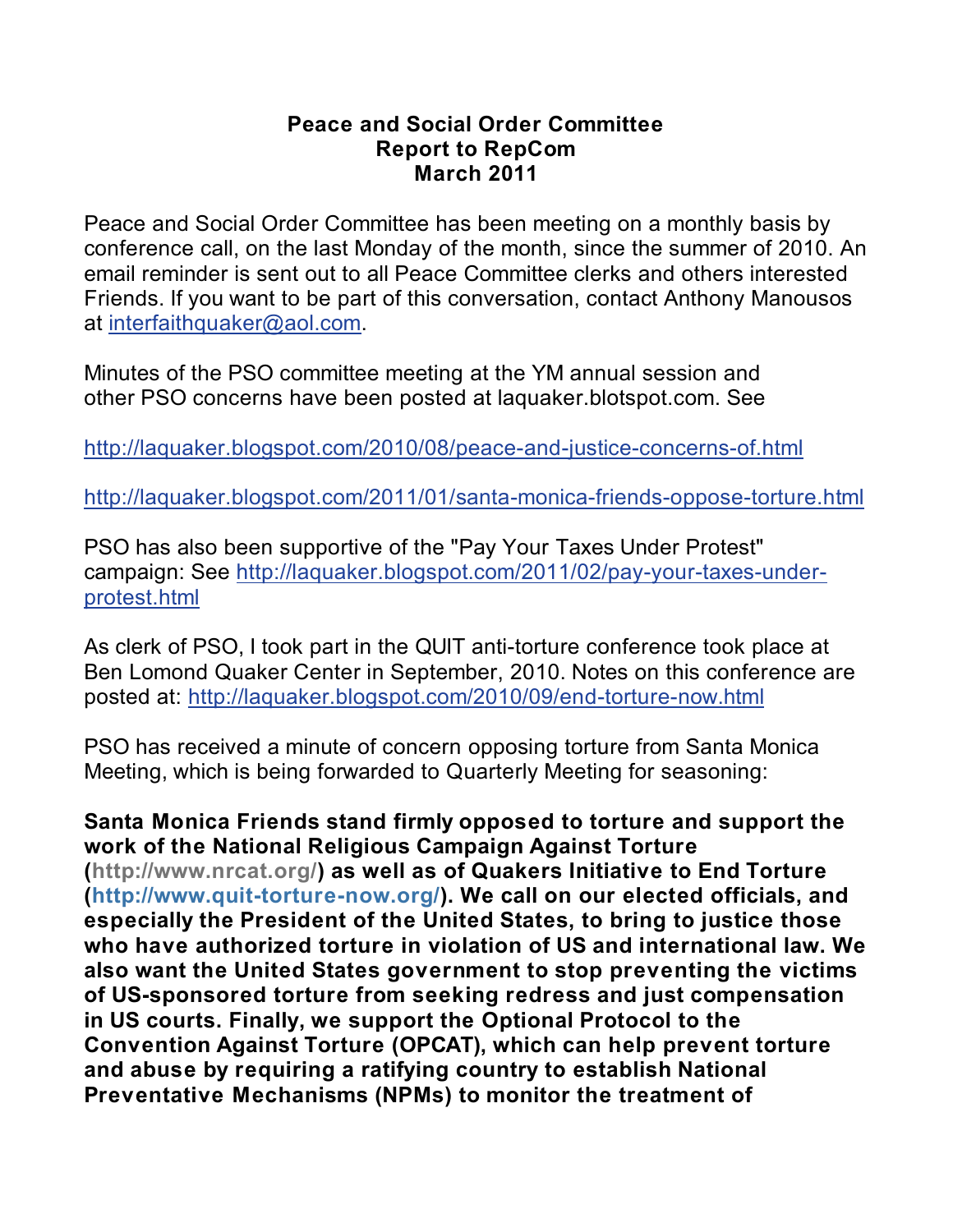**prisoners. In addition to the NPMs, OPCAT allows for international oversight of places of confinement to ensure that torture and other abuses are not occurring.**

**As Quakers, we feel that torture is a moral and religious issue. We believe that there is "that of God" in every human being and therefore everyone deserves to be treated with respect and dignity. Torture does incalculable and long-lasting damage to both the torturer and the torture victim. Torture erodes our nation's moral fibre, diminishes our moral standing in the world, incites retaliation, and puts at risk the lives of Americans abroad and at home.**

PSO has also received the following requests for interest groups:

1) **Quakers and the Truth of 9/11.** 9/11 was used to justify wars of aggression, curtailment of civil rights, and torture: all of which continue to this day. To address the evils of 9/11 we must seek the truth of 9/11. This interest group consider whether Quakers have a role in the 9/11 Truth Movement. Group leader: **David Chandler,** Visalia Friends Meeting, and a member of Scientists for 9/11 Truth, Architects & Engineers for 9/11 Truth, and the International Center of 9/11 Studies. (For more background see message below from Noel Glynn in the UK who has founded Quakers for Truth on Terrorism, another group to which David belongs.)

**2) Friends and the Interfaith Movement.** Learn about what is happening locally and globally to promote interfaith understanding and peace (including the spiritual, political and musical), and how you can take part and make a difference.

Facilitator: **Anthony Manousos,** a member of Santa Monica Friends Meeting, the Christian and Interfaith Relations Committee of FGC and the Quaker Universalist Fellowship, as well as numerous interfaith organizations, such as the Parliament of the World's Relations. In the summer of 2011 he will be traveling again in the ministry, visiting Quaker meetings across the USA as he did last summer, and giving a workshop on Friends and the Interfaith Community at the Friends General Conference gathering at Grinnell College in Iowa. He has a letter of support for his leading to do interfaith ministry from Pacific Yearly Meeting as well as from his monthly and quarterly meeting.